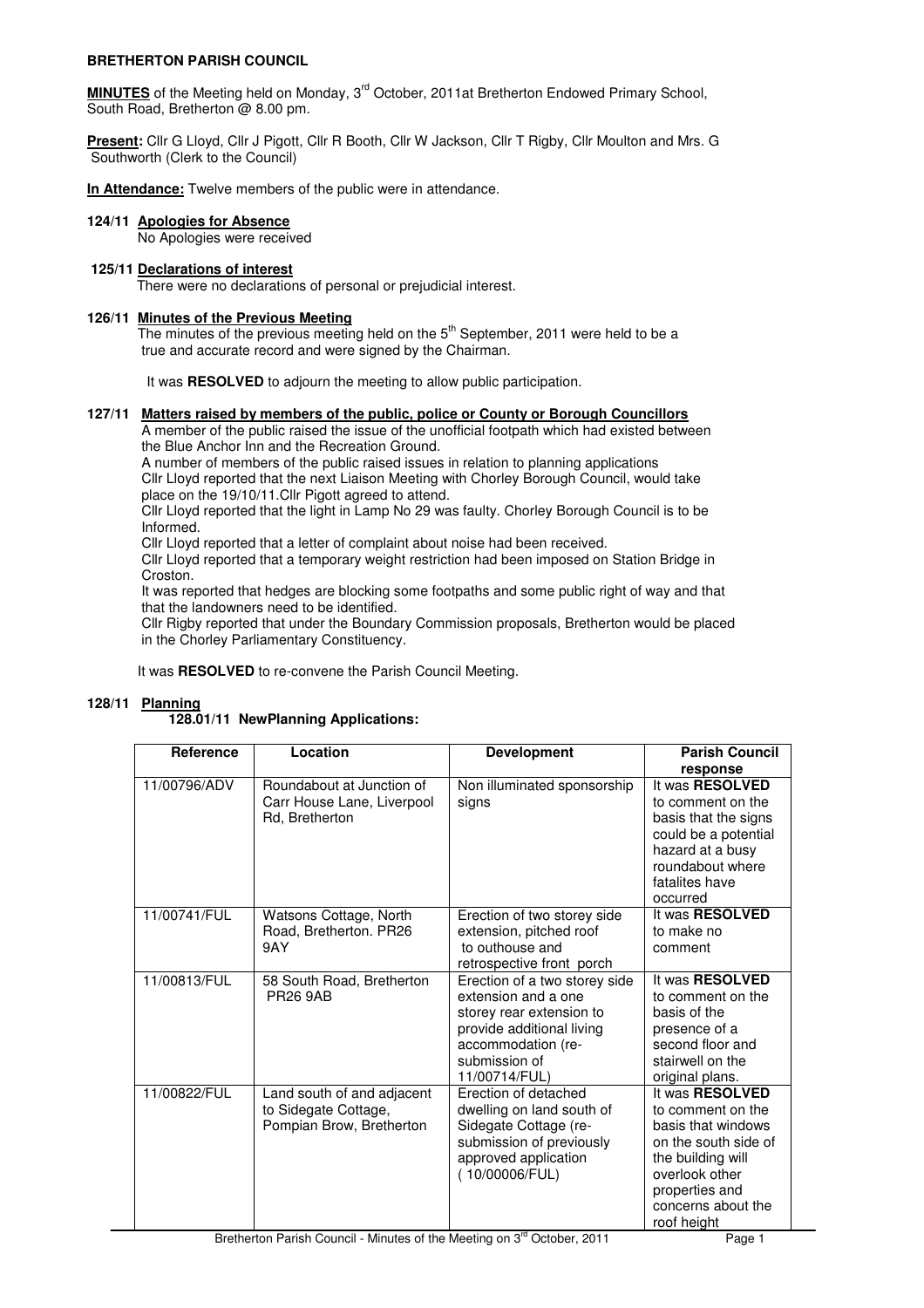| 11/00823/FUL | Land north of and adjacent<br>to Sidegate Cottage,<br>Pompian Brow Bretherton | Erection of detached<br>dwelling on land north of<br>Sidegate Cottage | It was <b>RESOLVED</b><br>to comment on the<br>basis of concerns<br>about planning<br>history, road access<br>and adequacy of<br>parking, loading and<br>turning, presence of<br>protected species,<br>drainage and<br>flooding and<br>concerns expressed<br>by other residents. |
|--------------|-------------------------------------------------------------------------------|-----------------------------------------------------------------------|----------------------------------------------------------------------------------------------------------------------------------------------------------------------------------------------------------------------------------------------------------------------------------|

# **128.02/11 Decisions Made:**

| <b>Ref</b> | Location | <b>Details</b> | <b>Decision</b> |
|------------|----------|----------------|-----------------|
| None       |          |                |                 |

# **129/11 Finance**

# **129/11.1 Payments**

It was **RESOLVED** to pay the following invoices, the invoices having been inspected/authorized and cheques signed by Cllr Moulton and Cllr Pigott.

| Cheque No. | Recipient         | Description               | Amount  |
|------------|-------------------|---------------------------|---------|
| 1061       | James Forshaw     | Grounds Maintenance       | 197-50  |
| 1062       | Glenys Southworth | September 2011; Salary    | 148-11  |
| 1063       | Glenvs Southworth | September 2011 Expenses   | 86-39   |
| 1064       | LALC              | Annual Conference Fee for | $35-00$ |
|            |                   | Clerk                     |         |

# **129.02/11 Monitoring Statement**

It was **RESOLVED** that the monitoring statement for the period to 30<sup>th</sup> September, 2011 be approved and the Chairman signed the statement on behalf of the Parish Council.

# **130/11 Chorley Council; Transfer of Assets**

It was **RESOLVED** to respond to the Consultation

# **131/11 New National Planning Framework**

It was **RESOLVED** to respond to the Consultation

### **132/11 Village Plan**

It was **RESOLVED** to set up a Sub Committee, to develop a Village Plan

#### **133/11 Former Unofficial Footpath between the Blue Anchor Inn and the Recreation Ground** It was **RESOLVED** to await a response from Enterprise Inns before considering this request.

#### **134/11 Public Transport Provision**

It was RESOLVED to request the County Council to increase the existing provision.

### **135/11 Signposting of Recreation Ground**

It was **RESOLVED** that a sign should be erected.

- **136/11 Lancashire Fire and Rescue Service Consultation Document.** It was **RESOLVED** to respond to the Consultation Document.
- **137/11 Consultation on Chorley Borough Council, Site Allocations and Development Plan,** It was **RESOLVED** not to respond to this consultation.

### **138/11 Date of next Meeting**

The next meeting will take place on Monday 7th November at 8.00pm, at Bretherton Endowed School, South Rd, Bretherton.

There being no further business the meeting closed at 9.30pm